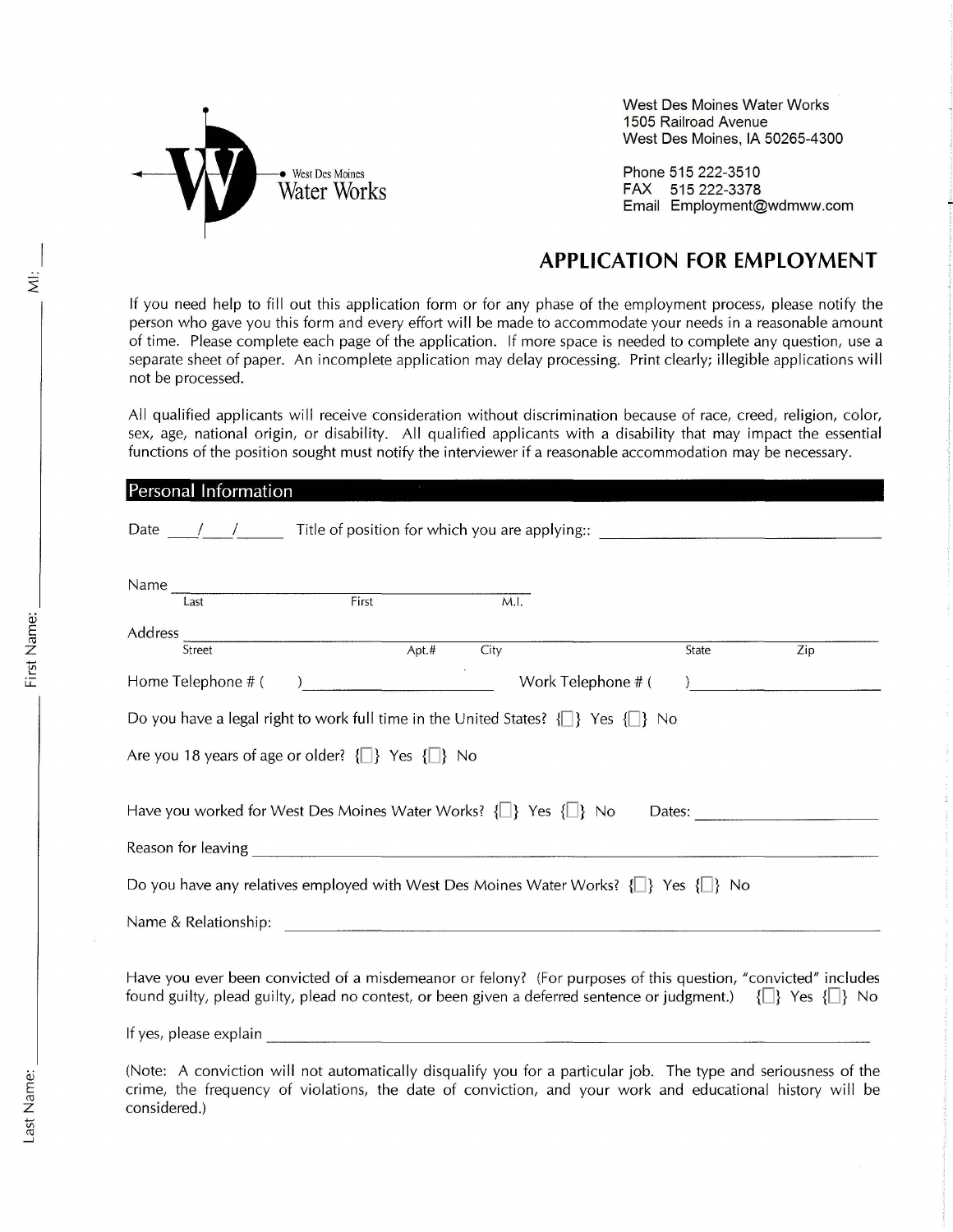| Job Description                      |                                                                                          |                                     |                                                                                                |  |  |
|--------------------------------------|------------------------------------------------------------------------------------------|-------------------------------------|------------------------------------------------------------------------------------------------|--|--|
| $\{\uparrow\}$ Yes $\{\uparrow\}$ No |                                                                                          |                                     | Have you been given a copy of the job description or had the requirements of the job explained |  |  |
|                                      | to you?                                                                                  |                                     |                                                                                                |  |  |
| $\{\uparrow\}$ Yes $\{\uparrow\}$ No |                                                                                          | Do you understand the requirements? |                                                                                                |  |  |
| $\{\uparrow\}$ Yes $\{\uparrow\}$ No | Can you perform the requirements of this job with or without a reasonable accommodation? |                                     |                                                                                                |  |  |
| $\{\uparrow\}$ Yes $\{\uparrow\}$ No | If the job requires, do you have the appropriate valid driver's license?                 |                                     |                                                                                                |  |  |
|                                      | Drivers License #                                                                        |                                     | State                                                                                          |  |  |
| $\{\uparrow\}$ Yes $\{\uparrow\}$ No |                                                                                          |                                     | Have you had any vehicular moving violations in the past 10 years? If yes, please describe     |  |  |

## **Education / Training / Skills**

Do you have a High School Diploma or GED?  $\{\Box\}$  Yes  $\{\Box\}$  No

 $\bar{\chi}$ 

 $\sim 10$ 

| <b>EDUCATION</b>       | <b>NAME &amp; ADDRESS</b><br>OF SCHOOL | <b>YEAR</b><br><b>GRADUATED</b> | <b>COURSE OF STUDY</b><br><b>MAJOR/MINOR</b> | <b>DIPLOMA/DEGREE</b><br><b>AWARDED</b> |
|------------------------|----------------------------------------|---------------------------------|----------------------------------------------|-----------------------------------------|
| High School            |                                        |                                 | An Britain Co                                |                                         |
| College / Trade School |                                        |                                 |                                              |                                         |
| College / Trade School |                                        |                                 |                                              |                                         |
| College / Trade School |                                        |                                 |                                              |                                         |
| Other Training         |                                        |                                 |                                              |                                         |

List special training, seminars, etc. which you have attended which relate to the position for which you are applying.

List certifications and/or licenses you possess which are required for this position. Include any other related certifications and/or licenses you feel are relevant.

List professional or trade organizations of which you are a member of which are related to this position. You may omit organizations which may indicate race, religion, etc.

<u> 1980 - Januar Amerikaanse kommunister (</u>